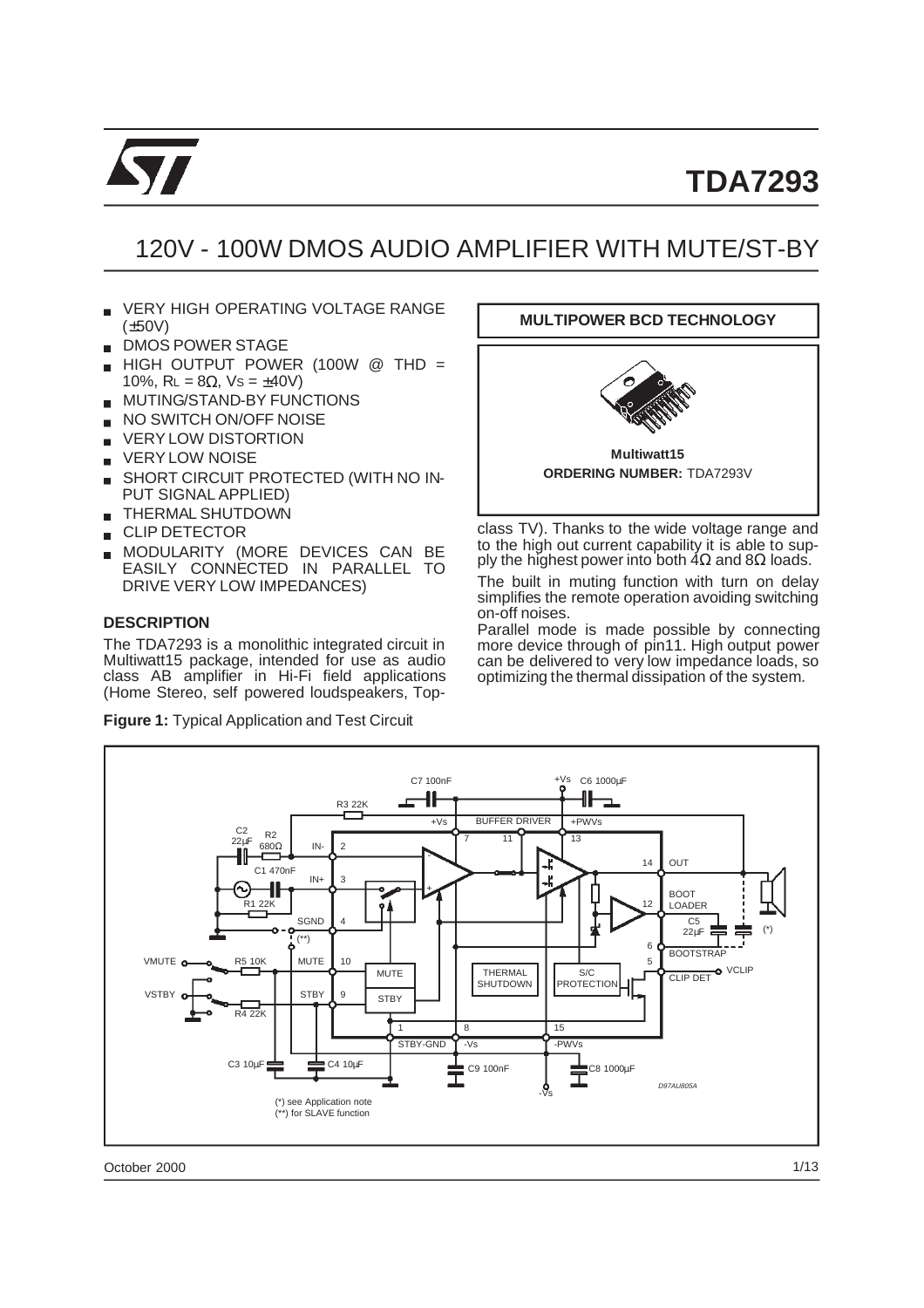# **TDA7293**

# **PIN CONNECTION** (Top view)



## **QUICK REFERENCE DATA**

| <b>Symbol</b>     | <b>Parameter</b>         | <b>Test Conditions</b>                        | Min. | Typ. | Max. | Unit |
|-------------------|--------------------------|-----------------------------------------------|------|------|------|------|
| Vs                | Supply Voltage Operating |                                               | ±12  |      | æ 50 |      |
| G <sub>LOOP</sub> | Closed Loop Gain         |                                               | 26   |      | 40   | dB   |
| $P_{\text{tot}}$  | <b>Output Power</b>      | $V_S = \pm 45V$ ; RL = 8 $\Omega$ ; THD = 10% |      | 140  |      | W    |
|                   |                          | $V_S = \pm 30V$ ; RL = 4 $\Omega$ ; THD = 10% |      | 110  |      | W    |
| <b>SVR</b>        | Supply Voltage Rejection |                                               |      | 75   |      | dB   |

### **ABSOLUTE MAXIMUM RATINGS**

| Symbol                                            | <b>Parameter</b>                                   | Value   | Unit        |
|---------------------------------------------------|----------------------------------------------------|---------|-------------|
| Vs                                                | Supply Voltage (No Signal)                         | ±60     | $\vee$      |
| $V_1$                                             | VSTAND-BY GND Voltage Referred to -Vs (pin 8)      | 90      | V           |
| V <sub>2</sub>                                    | Input Voltage (inverting) Referred to -Vs          | 90      | $\vee$      |
| $V_2 - V_3$                                       | Maximum Differential Inputs                        | ±30     | $\vee$      |
| $V_3$                                             | Input Voltage (non inverting) Referred to -Vs      | 90      | $\vee$      |
| $V_4$                                             | Signal GND Voltage Referred to -Vs                 | 90      | $\vee$      |
| V <sub>5</sub>                                    | Clip Detector Voltage Referred to -Vs              | 120     | $\vee$      |
| $V_6$                                             | Bootstrap Voltage Referred to -Vs                  | 120     | V           |
| $V_9$                                             | Stand-by Voltage Referred to -Vs                   | 120     | $\vee$      |
| $V_{10}$                                          | Mute Voltage Referred to -Vs                       | 120     | $\vee$      |
| V <sub>11</sub>                                   | Buffer Voltage Referred to -Vs                     | 120     | $\vee$      |
| V <sub>12</sub>                                   | Bootstrap Loader Voltage Referred to -Vs           | 100     | $\vee$      |
| lo                                                | <b>Output Peak Current</b>                         | 10      | A           |
| $P_{\text{tot}}$                                  | Power Dissipation $T_{\text{case}} = 70^{\circ}$ C | 50      | W           |
| $\mathsf{T}_{\mathsf{op}}$                        | <b>Operating Ambient Temperature Range</b>         | 0 to 70 | $^{\circ}C$ |
| $\mathsf{T}_{\text{stg}},\,\mathsf{T}_{\text{j}}$ | Storage and Junction Temperature                   | 150     | $^{\circ}C$ |

# **THERMAL DATA**

| <b>Symbol</b>          | <b>Description</b>                                                 | $\overline{\phantom{a}}$<br><b>VC</b> | <b>Max</b> | Unit |
|------------------------|--------------------------------------------------------------------|---------------------------------------|------------|------|
| K <sub>th</sub> j-case | $\overline{\phantom{a}}$<br>al Resistance Junction-case<br>⊺hermal |                                       | ں ،        | °C/W |

牙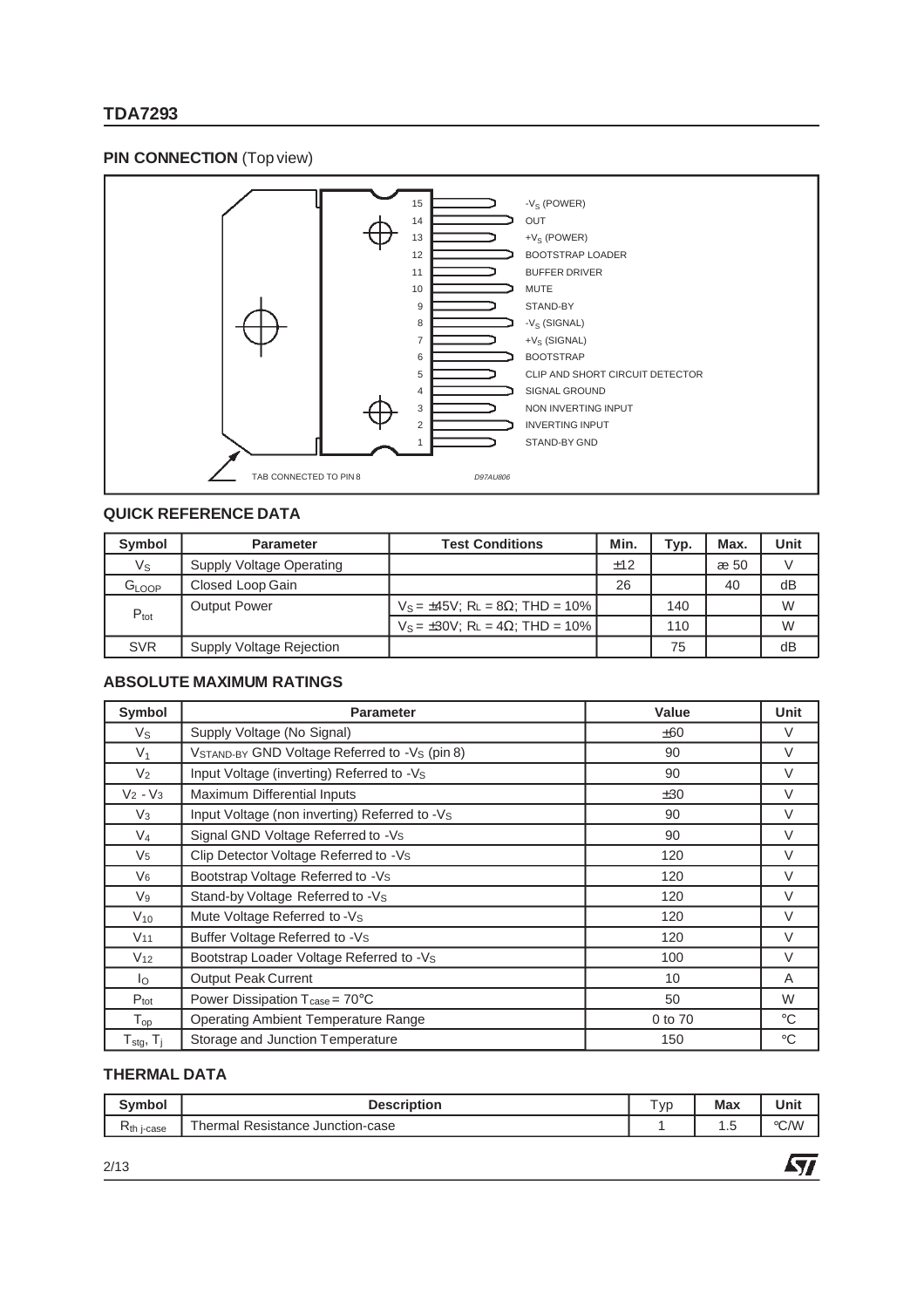| Symbol                                          | <b>Parameter</b>                         | <b>Test Condition</b>                                            | Min.  | Typ.              | Max.         | Unit            |  |  |
|-------------------------------------------------|------------------------------------------|------------------------------------------------------------------|-------|-------------------|--------------|-----------------|--|--|
| $V_{S}$                                         | Supply Range                             |                                                                  | ±12   |                   | ±50          | V               |  |  |
| $I_q$                                           | Quiescent Current                        |                                                                  |       | 30                |              | mA              |  |  |
| I <sub>b</sub>                                  | Input Bias Current                       |                                                                  |       | 0.3               | 1            | $\mu$ A         |  |  |
| Vos                                             | Input Offset Voltage                     |                                                                  | $-10$ |                   | 10           | mV              |  |  |
| $I_{OS}$                                        | Input Offset Current                     |                                                                  |       |                   | 0.2          | μA              |  |  |
| $P_{O}$                                         | RMS Continuous Output Power              | $d = 1\%$ :<br>$R_L = 4\Omega$ ; $Vs = \pm 29V$ ,                |       | 80<br>80          |              | W               |  |  |
|                                                 |                                          | $d = 10%$<br>$R_L = 4\Omega$ ; $V_S = \pm 29V$                   |       | 100<br>100        |              | W               |  |  |
| d                                               | Total Harmonic Distortion (**)           | $PO = 5W$ ; f = 1kHz<br>$P_O = 0.1$ to 50W; $f = 20$ Hz to 15kHz |       | 0.005             | 0.1          | $\%$<br>$\%$    |  |  |
| <b>Isc</b>                                      | <b>Current Limiter Threshold</b>         | $Vs \leq \pm 40V$                                                |       | 6.5               |              | Α               |  |  |
| <b>SR</b>                                       | <b>Slew Rate</b>                         |                                                                  |       | 15                |              | $V/\mu s$       |  |  |
| $G_V$                                           | Open Loop Voltage Gain                   |                                                                  |       | 80                |              | dВ              |  |  |
| Gv                                              | Closed Loop Voltage Gain (1)             |                                                                  |       | 30                |              | dВ              |  |  |
| e <sub>N</sub>                                  | <b>Total Input Noise</b>                 | $A = curve$<br>$f = 20$ Hz to 20kHz                              |       | $\mathbf{1}$<br>2 | 5            | μV<br>μV        |  |  |
| $R_i$                                           | Input Resistance                         |                                                                  | 100   |                   |              | kΩ              |  |  |
| SVR                                             | Supply Voltage Rejection                 | $f = 100$ Hz; $V_{\text{ripole}} = 0.5$ Vrms                     |       | 75                |              | dВ              |  |  |
| $T_S$                                           | <b>Thermal Protection</b>                | <b>DEVICE MUTED</b>                                              |       | 150               |              | $\rm ^{\circ}C$ |  |  |
|                                                 |                                          | <b>DEVICE SHUT DOWN</b>                                          |       | 160               |              | $\rm ^{\circ}C$ |  |  |
|                                                 | <b>STAND-BY FUNCTION (Ref: to pin 1)</b> |                                                                  |       |                   |              |                 |  |  |
| V <sub>ST on</sub>                              | Stand-by on Threshold                    |                                                                  |       |                   | 1.5          | V               |  |  |
| V <sub>ST off</sub>                             | Stand-by off Threshold                   |                                                                  | 3.5   |                   |              | V               |  |  |
| $ATT_{\text{st-by}}$                            | Stand-by Attenuation                     |                                                                  | 70    | 90                |              | dВ              |  |  |
| $I_{\alpha \text{ st-bv}}$                      | Quiescent Current @ Stand-by             |                                                                  |       | 0.5               |              | mA              |  |  |
|                                                 | <b>MUTE FUNCTION</b> (Ref: to pin 1)     |                                                                  |       |                   |              |                 |  |  |
| V <sub>Mon</sub>                                | Mute on Threshold                        |                                                                  |       |                   | 1.5          | V               |  |  |
| $V_{Moff}$                                      | Mute off Threshold                       |                                                                  | 3.5   |                   |              | $\vee$          |  |  |
| ATT <sub>mute</sub>                             | Mute Attenuation                         |                                                                  | 60    | 80                |              | dВ              |  |  |
| <b>CLIP DETECTOR</b>                            |                                          |                                                                  |       |                   |              |                 |  |  |
| Duty                                            | Duty Cycle (pin 5)                       | THD = $1\%$ ; RL = $10KΩ$ to 5V                                  |       | 10                |              | $\%$            |  |  |
|                                                 |                                          | $THD = 10\%$ :<br>$RL = 10K\Omega$ to 5V                         |       | 40                |              | %               |  |  |
| <b>I</b> CLEAK                                  |                                          | $PO = 50W$                                                       |       |                   | $\mathbf{1}$ | μA              |  |  |
| <b>SLAVE FUNCTION pin 4 (Ref: to pin 8 -Vs)</b> |                                          |                                                                  |       |                   |              |                 |  |  |
| V <sub>Slave</sub>                              | SlaveThreshold                           |                                                                  |       |                   | 1            | $\vee$          |  |  |
| V <sub>Master</sub>                             | <b>Master Threshold</b>                  |                                                                  | 3     |                   |              | $\vee$          |  |  |

**ELECTRICAL CHARACTERISTICS** (Refer to the Test Circuit V<sub>S</sub> = ±40V, R<sub>L</sub> = 8 $\Omega$ , R<sub>g</sub> = 50  $\Omega$ ;  $T_{amb}$  = 25°C, f = 1 kHz; unless otherwise specified).

**Note (1): G**∨min ≥ 26dB

**Note:** Pin 11 only for modular connection. Max external load 1MΩ/10 pF, only for test purpose

**Note (\*\*):** Tested with optimized Application Board (see fig. 2)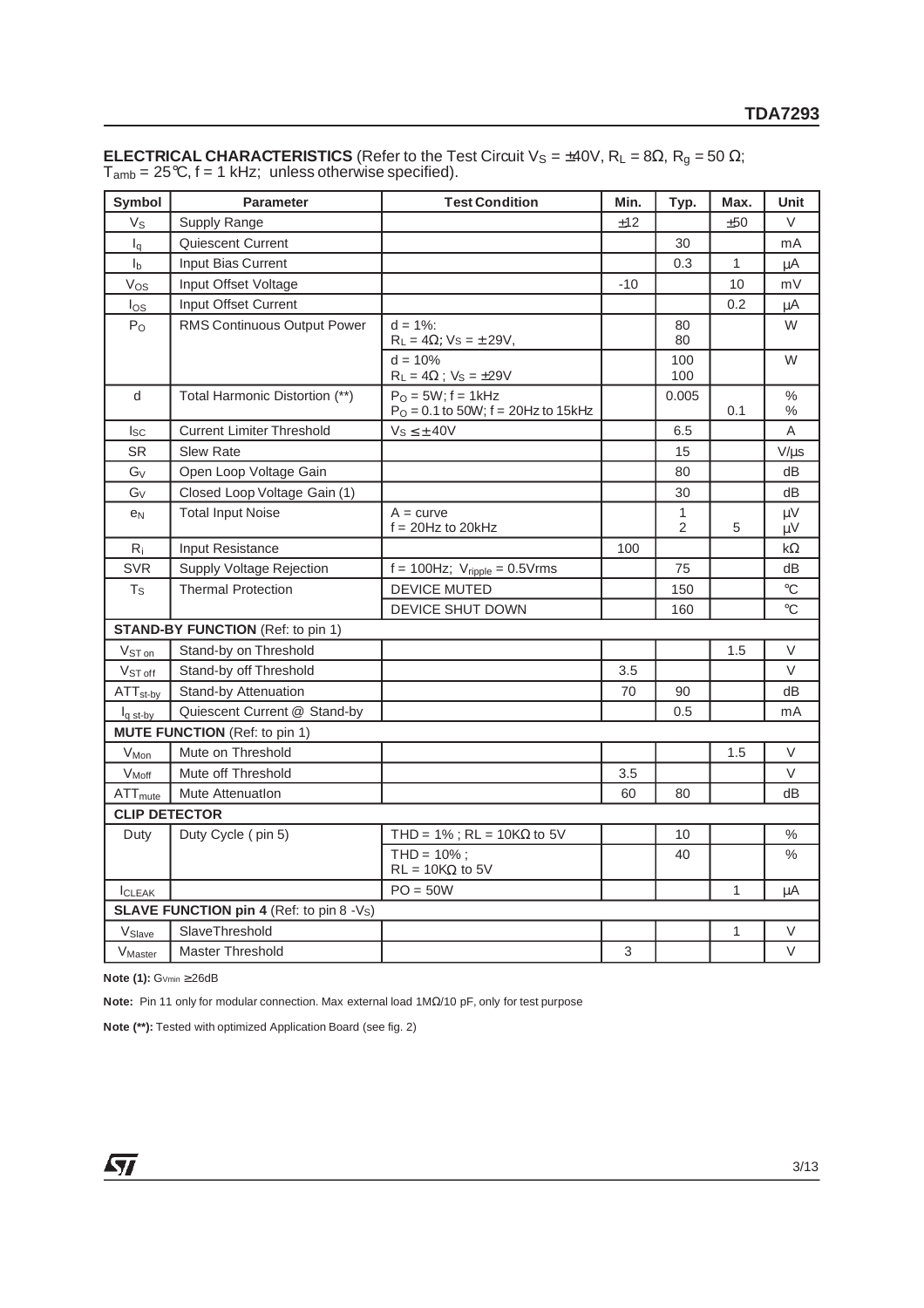# **TDA7293**



**Figure 2:** Typical Application P.C. Board and Component Layout (scale 1:1)

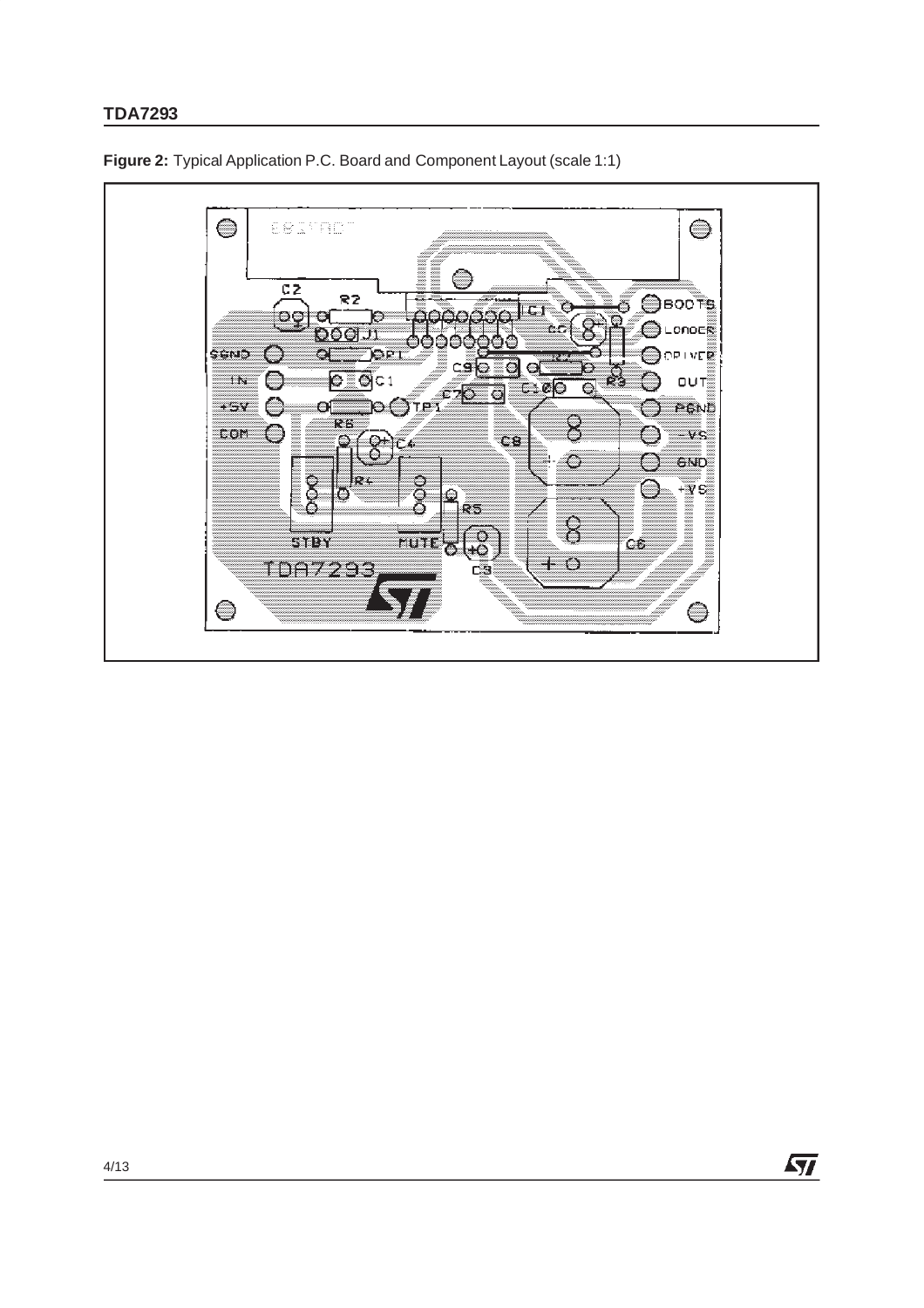#### **APPLICATION SUGGESTIONS** (see Test and Application Circuits of the Fig. 1)

The recommended values of the external components are those shown on the application circuit of Figure 1. Different values can be used; the following table can help the designer.

| <b>COMPONENTS</b> | <b>SUGGESTED VALUE</b> | <b>PURPOSE</b>                          | <b>LARGER THAN</b><br><b>SUGGESTED</b>    | <b>SMALLER THAN</b><br><b>SUGGESTED</b>                  |
|-------------------|------------------------|-----------------------------------------|-------------------------------------------|----------------------------------------------------------|
| $R1$ (*)          | 22k                    | <b>INPUT RESISTANCE</b>                 | <b>INCREASE INPUT</b><br><b>IMPEDANCE</b> | <b>DECREASE INPUT</b><br><b>IMPEDANCE</b>                |
| R <sub>2</sub>    | $680\Omega$            | <b>CLOSED LOOP GAIN</b>                 | <b>DECREASE OF GAIN</b>                   | <b>INCREASE OF GAIN</b>                                  |
| $R3 (*)$          | 22k                    | SET TO 30dB (**)                        | <b>INCREASE OF GAIN</b>                   | DECREASE OF GAIN                                         |
| R <sub>4</sub>    | 22k                    | <b>ST-BY TIME</b><br><b>CONSTANT</b>    | <b>LARGER ST-BY</b><br><b>ON/OFF TIME</b> | SMALLER ST-BY<br><b>ON/OFF TIME;</b><br>POP NOISE        |
| R <sub>5</sub>    | 10k                    | <b>MUTE TIME</b><br>CONSTANT            | <b>LARGER MUTE</b><br><b>ON/OFF TIME</b>  | <b>SMALLER MUTE</b><br><b>ON/OFF TIME</b>                |
| C <sub>1</sub>    | $0.47\mu F$            | <b>INPUT DC</b><br><b>DECOUPLING</b>    |                                           | <b>HIGHER LOW</b><br><b>FREQUENCY</b><br><b>CUTOFF</b>   |
| C <sub>2</sub>    | $22\mu F$              | <b>FEEDBACK DC</b><br><b>DECOUPLING</b> |                                           | <b>HIGHER LOW</b><br><b>FREQUENCY</b><br><b>CUTOFF</b>   |
| C <sub>3</sub>    | $10\mu F$              | <b>MUTE TIME</b><br><b>CONSTANT</b>     | <b>LARGER MUTE</b><br><b>ON/OFF TIME</b>  | <b>SMALLER MUTE</b><br><b>ON/OFF TIME</b>                |
| C <sub>4</sub>    | $10 \mu F$             | <b>ST-BY TIME</b><br><b>CONSTANT</b>    | <b>LARGER ST-BY</b><br><b>ON/OFF TIME</b> | <b>SMALLER ST-BY</b><br><b>ON/OFF TIME:</b><br>POP NOISE |
| C <sub>5</sub>    | 22µFXN (***)           | <b>BOOTSTRAPPING</b>                    |                                           | <b>SIGNAL</b><br><b>DEGRADATION AT</b><br>LOW FREQUENCY  |
| C6, C8            | 1000µF                 | <b>SUPPLY VOLTAGE</b><br><b>BYPASS</b>  |                                           |                                                          |
| C7, C9            | $0.1\mu F$             | <b>SUPPLY VOLTAGE</b><br><b>BYPASS</b>  |                                           | <b>DANGER OF</b><br><b>OSCILLATION</b>                   |

(\*) R1 = R3 for pop optimization

(\*\*) Closed Loop Gain has to be ≥ 26dB

(\*\*\*) Multiplay this value for the number of modular part connected

# **Slave function: pin 4 (Ref to pin 8 -Vs)** Note:



If in the application, the speakers are connected via long wires, it is a good rule to add between the output and GND, a BoucherotCell, in order to avoid dangerous spurious oscillations when the speakers terminal are shorted.

The suggested Boucherot Resistor is 3.9Ω/2W and the capacitor is 1µF.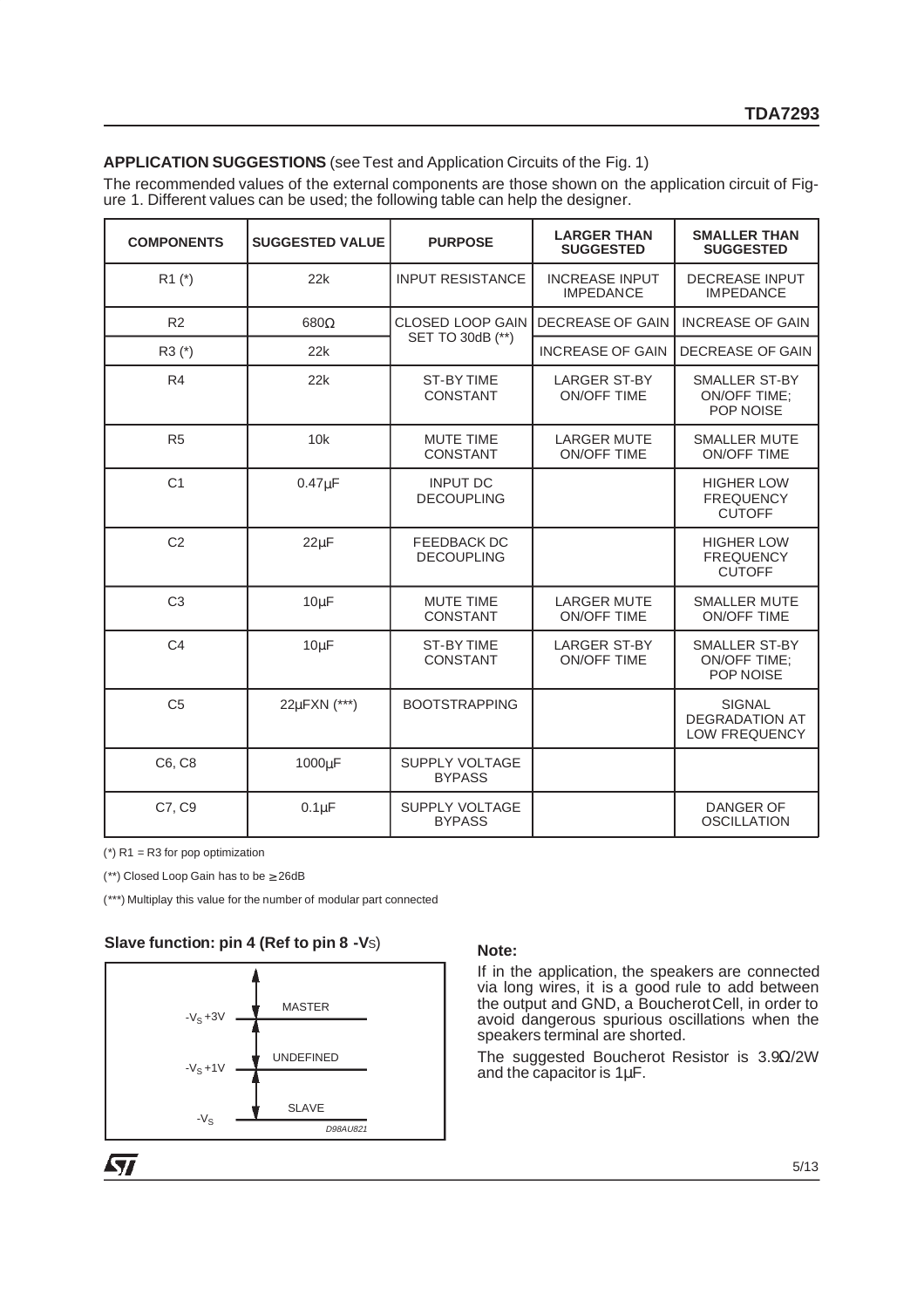#### **INTRODUCTION**

In consumer electronics, an increasing demand has arisen for very high power monolithic audio amplifiers able to match, with a low cost, the performance obtained from the best discrete designs.

The task of realizing this linear integrated circuit in conventional bipolar technology is made extremely difficult by the occurence of 2nd breakdown phoenomenon. It limits the safe operating area (SOA) of the power devices, and, as a consequence, the maximum attainable output power, especially in presence of highly reactive loads.

Moreover, full exploitation of the SOA translates into a substantial increase in circuit and layout complexity due to the need of sophisticated protection circuits.

To overcome these substantial drawbacks, the use of power MOS devices, which are immune from secondary breakdown is highly desirable.

The device described has therefore been developed in a mixed bipolar-MOS high voltage technology called BCDII 100/120.

#### **1) Output Stage**

The main design task in developping a power operational amplifier, independently of the technology used, is that of realization of the output stage.

The solution shown as a principle shematic by Fig3 represents the DMOS unity - gain output buffer of the TDA7293.

This large-signal, high-power buffer must be capable of handling extremely high current and voltage levels while maintaining acceptably low harmonic distortion and good behaviour over

**Figure 3:** Principle Schematic of a DMOS unity-gain buffer.

frequency response; moreover, an accurate control of quiescent current is required.

A local linearizing feedback, provided by differential amplifier A, is used to fullfil the above requirements, allowing a simple and effective quiescent current setting.

Proper biasing of the power output transistors alone is however not enough to guarantee the absence of crossover distortion.

While a linearization of the DC transfer characteristic of the stage is obtained, the dynamic behaviour of the system must be taken into account.

A significant aid in keeping the distortion contributed by the final stage as low as possible is provided by the compensation scheme, which exploits the direct connection of the Miller capacitor at the amplifier's output to introduce a local AC feedback path enclosing the output stage itself.

#### **2) Protections**

In designing a power IC, particular attention must be reserved to the circuits devoted to protection of the device from short circuit or overload conditions.

Due to the absence of the 2nd breakdown phenomenon, the SOA of the power DMOS transistors is delimited only by a maximum dissipation curve dependent on the duration of the applied stimulus.

In order to fully exploit the capabilities of the power transistors, the protection scheme implemented in this device combines a conventional SOA protection circuit with a novel local temperature sensing technique which " dynamically" controls the maximum dissipation.

**Ayy** 

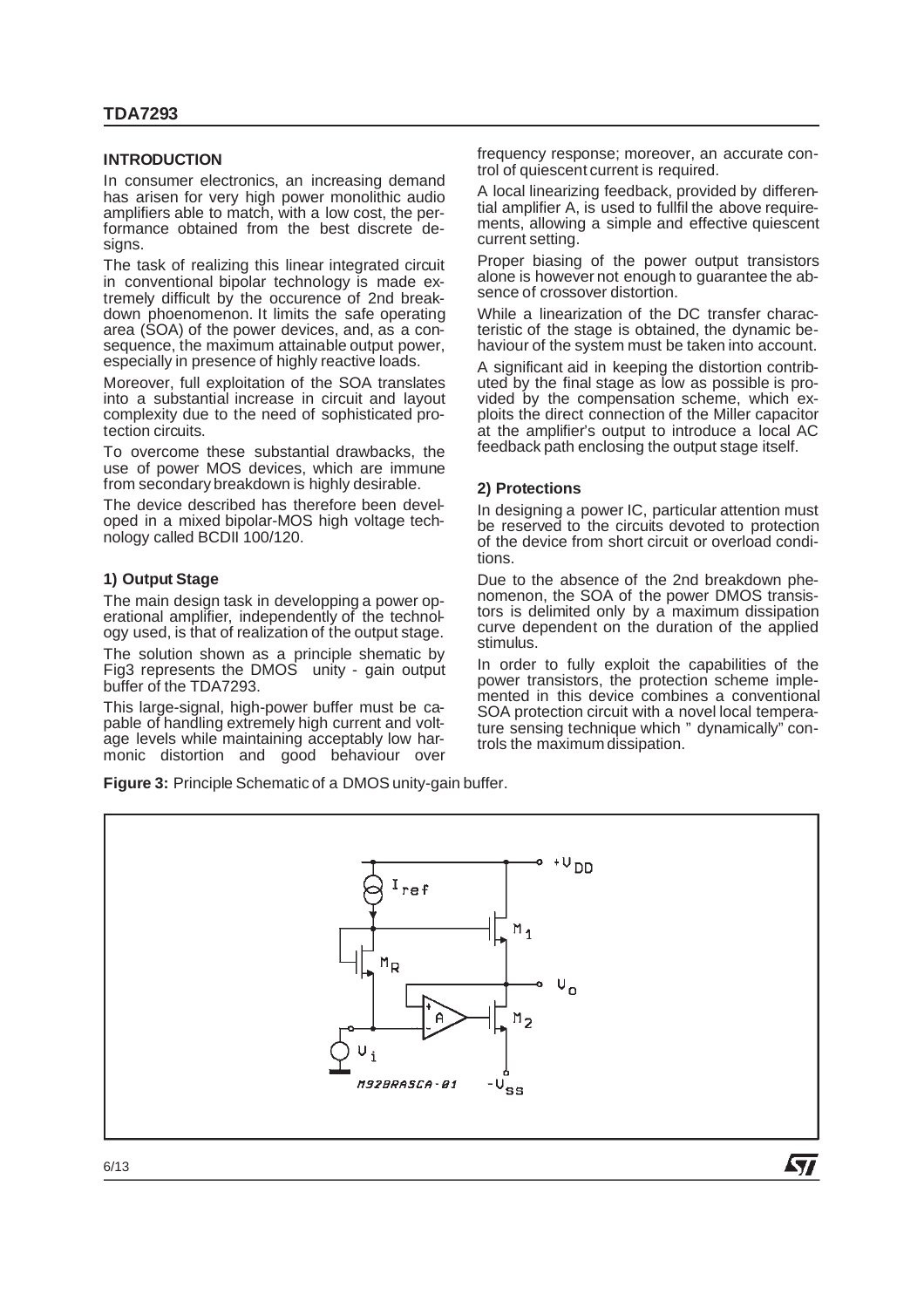**Figure 4: Turn ON/OFF Suggested Sequence** 



In addition to the overload protection described above, the device features a thermal shutdown circuit which initially puts the device into a muting<br>state (@ Tj = 150 °C) and then into stand-by (@<br>Tj = 160 °C).

Full protection against electrostatic discharges on every pin is included.

**Figure 5:** Single Signal ST-BY/MUTE Control **Circuit** 



#### **3) Other Features**

The device is provided with both stand-by and

mute functions, independently driven by two CMOS logic compatible input pins.

The circuits dedicated to the switching on and off of the amplifier have been carefully optimized to avoid any kind of uncontrolled audible transient at the output.

The sequence that we recommend during the ON/OFF transients is shown by Figure 4.

The application of figure 5 shows the possibility of using only one command for both st-by and mute functions. On both the pins, the maximum applicable range corresponds to the operating supply voltage.

#### **APPLICATION INFORMATION**

#### HIGH-EFFICIENCY

Constraints of implementing high power solutions are the power dissipation and the size of the power supply. These are both due to the low efficiency of conventional AB class amplifier approaches.

Here below (figure 6) is described a circuit proposal for a high efficiency amplifier which can be adopted for both HI-FI and CAR-RADIO applications.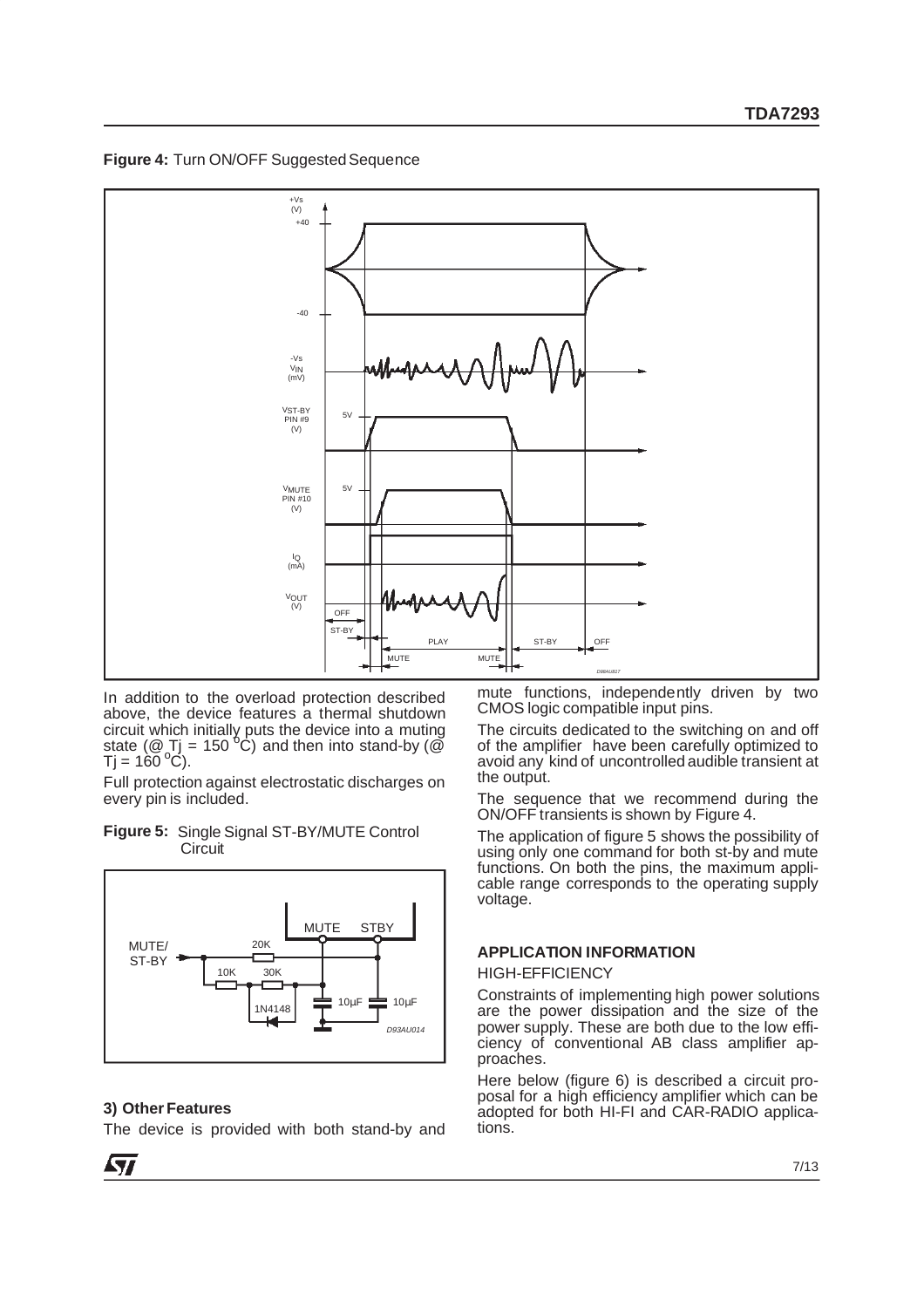The TDA7293 is a monolithic MOS power amplifier which can be operated at 100V supply voltage (120V with no signal applied) while delivering output currents up to  $\pm 6.5$  A.

This allows the use of this device as a very high power amplifier (up to 180W as peak power with T.H.D.=10 % and  $\overline{R}$  = 4 Ohm); the only drawback is the power dissipation, hardly manageable in the above power range.

The typical junction-to-case thermal resistance of the TDA7293 is 1 <sup>o</sup> C/W (max= 1.5 <sup>o</sup> C/W). To avoid that, in worst case conditions, the chip tem-<br>perature exceedes 150 °C, the thermal resistance of the heatsink must be  $0.038$  °C/W ( $@$  max am-<br>bient temperature of 50 °C).

As the above value is pratically unreachable; a high efficiency system is needed in those cases where the continuous RMS output power is higher than 50-60 W.

The TDA7293 was designed to work also in higher efficiency way.

For this reason there are four power supply pins: two intended for the signal part and two for the power part.

T1 and T2 are two power transistors that only operate when the output power reaches a certain threshold (e.g. 20 W). If the output power increases, these transistors are switched on during the portion of the signal where more output voltage swing is needed, thus "bootstrapping" the power supply pins (#13 and #15).

The current generators formed by T4, T7, zener diodes Z1, Z2 and resistors R7, R8 define the minimum drop across the power MOS transistors of the TDA7293. L1, L2, L3 and the snubbers C9, R1 and C10, R2 stabilize the loops formed by the "bootstrap" circuits and the output stage of the TDA7293.

By considering again a maximum average output power (music signal) of 20W, in case of the high efficiency application, the thermal resistance value needed from the heatsink is  $2.2^{\circ}$ C/W (Vs = $\pm$ 50 V and RI= 8 Ohm).

All components (TDA7293 and power transistors T1 and T2) can be placed on a 1.5<sup>o</sup>C/W heatsink, with the power darlingtons electrically insulated from the heatsink.

Since the total power dissipation is less than that of a usual class AB amplifier, additional cost savings can be obtained while optimizing the power supply, even with a high heatsink .

# **BRIDGE APPLICATION**

Another application suggestion is the BRIDGE configuration,where two TDA7293 are used.

In this application, the value of the load must not be lower than 8 Ohm for dissipation and current capability reasons.

A suitable field of application includes HI-FI/TV subwoofers realizations.

The main advantagesoffered by this solution are:

- High power performances with limited supply voltage level.
- Considerablyhigh output power even with high load values (i.e. 16 Ohm).

With  $RI = 8$  Ohm,  $Vs = \pm 25V$  the maximum output power obtainable is 150 W, while with Rl=16 Ohm,  $Vs = \pm 40V$  the maximum Pout is 200 W.

#### **APPLICATION NOTE:** (ref. fig. 7)

#### **Modular Application (more Devices in Parallel)**

The use of the modular application lets very high power be delivered to very low impedance loads. The modular application implies one device to act as a master and the others as slaves.

The slave power stages are driven by the master device and work in parallel all together, while the input and the gain stages of the slave device are disabled, the figure below shows the connections required to configure two devices to work together.

- The master chip connections are the same as the normal single ones.
- The outputs can be connected together **without the need of any ballast resistance.**
- The slave SGND pin must be tied to the negative supply.
- The slave ST-BY and MUTE pins must be connected to the master ST-BY and MUTE pins.
- The bootstrap lines must be connected together and the bootstrap capacitor must be increased: for N devices the boostrap capacitor must be 22µF times N.
- The slave IN-pin must be connected to the negative supply.

### **THE BOOTSTRAP CAPACITOR**

For compatibility purpose with the previous devices of the family, the boostrap capacitor can be connected both between the bootstrap pin (6) and the output pin (14) or between the boostrap pin (6) and the bootstrap loader pin (12).

When the bootcap is connected between pin 6 and 14, the maximum supply voltage in presence of output signal is limited to 100V, due the bootstrap capacitor overvoltage.

When the bootcap is connected between pins 6 and 12 the maximum supply voltage extend to the full voltage that the technology can stand: 120V.

This is accomplished by the clamp introduced at the bootstrap loader pin (12): this pin follows the output voltage up to 100V and remains clamped at 100V for higher output voltages. This feature lets the output voltage swing up to a gate-source voltage from the positive supply (Vs -3 to 6V)



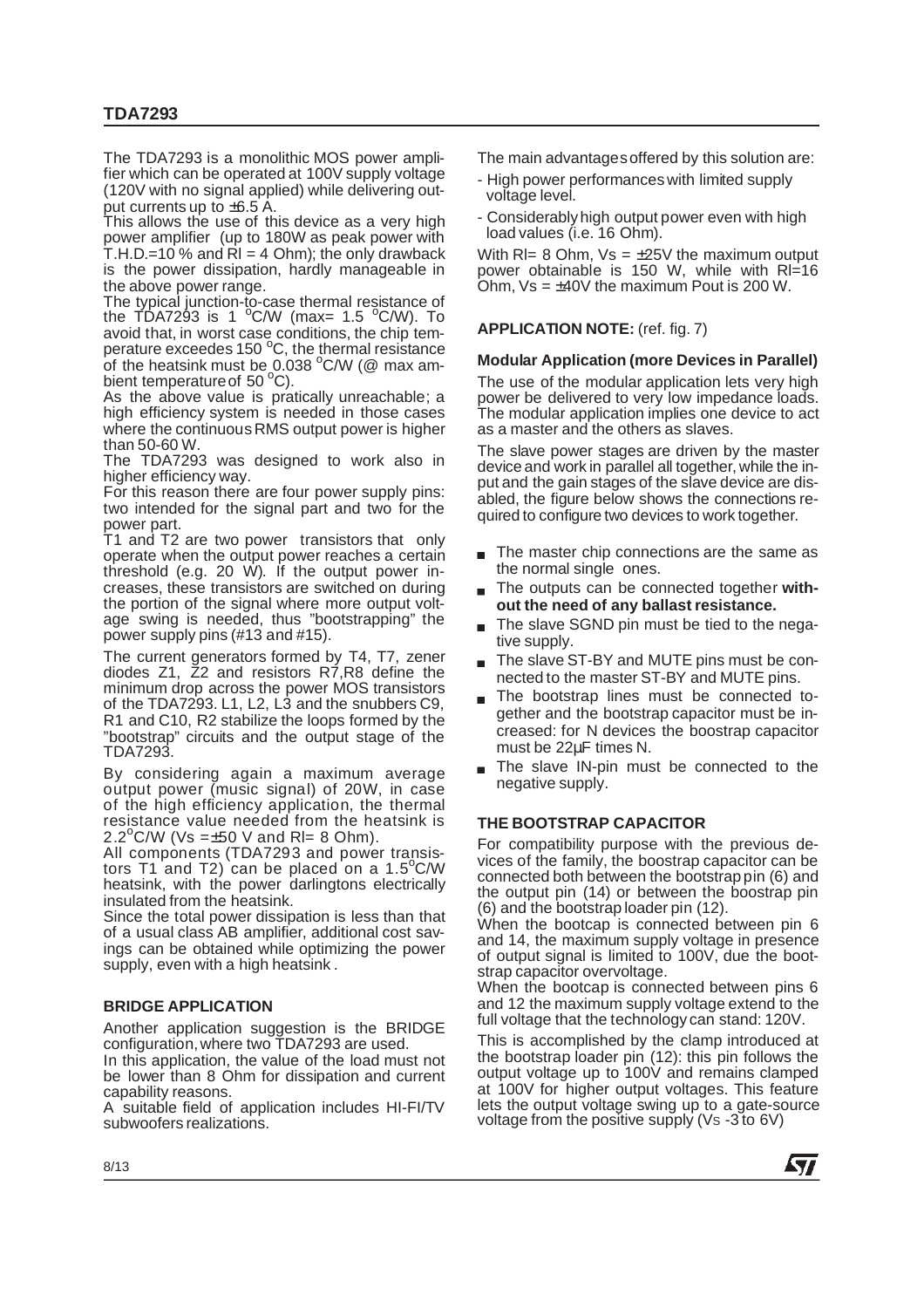



**Figure 6a:** PCB and Component Layout of the fig. 6

57

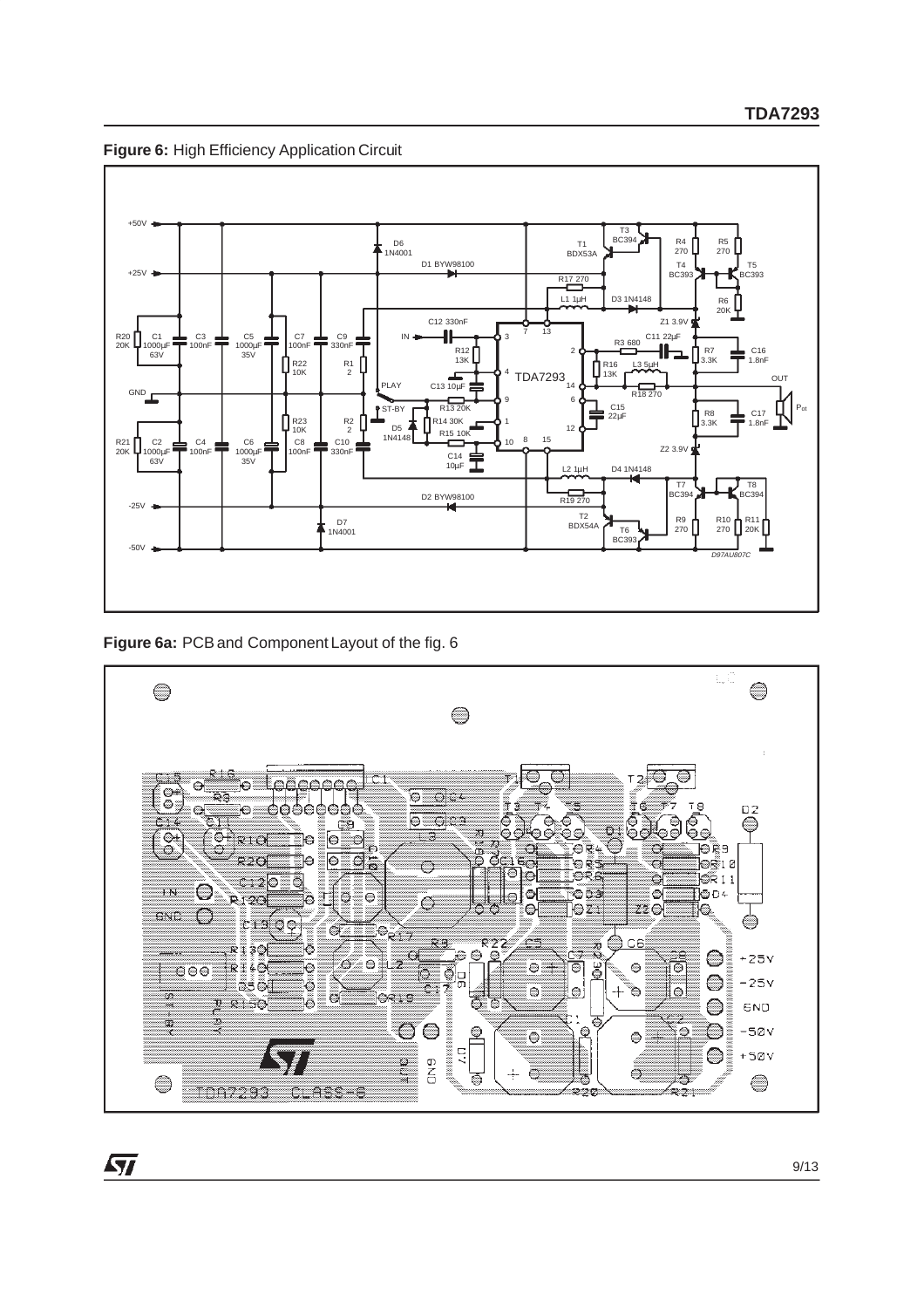**Figure 6b:** PCB - Solder Side of the fig. 6.



# **Figure 7:** Modular Application Circuit

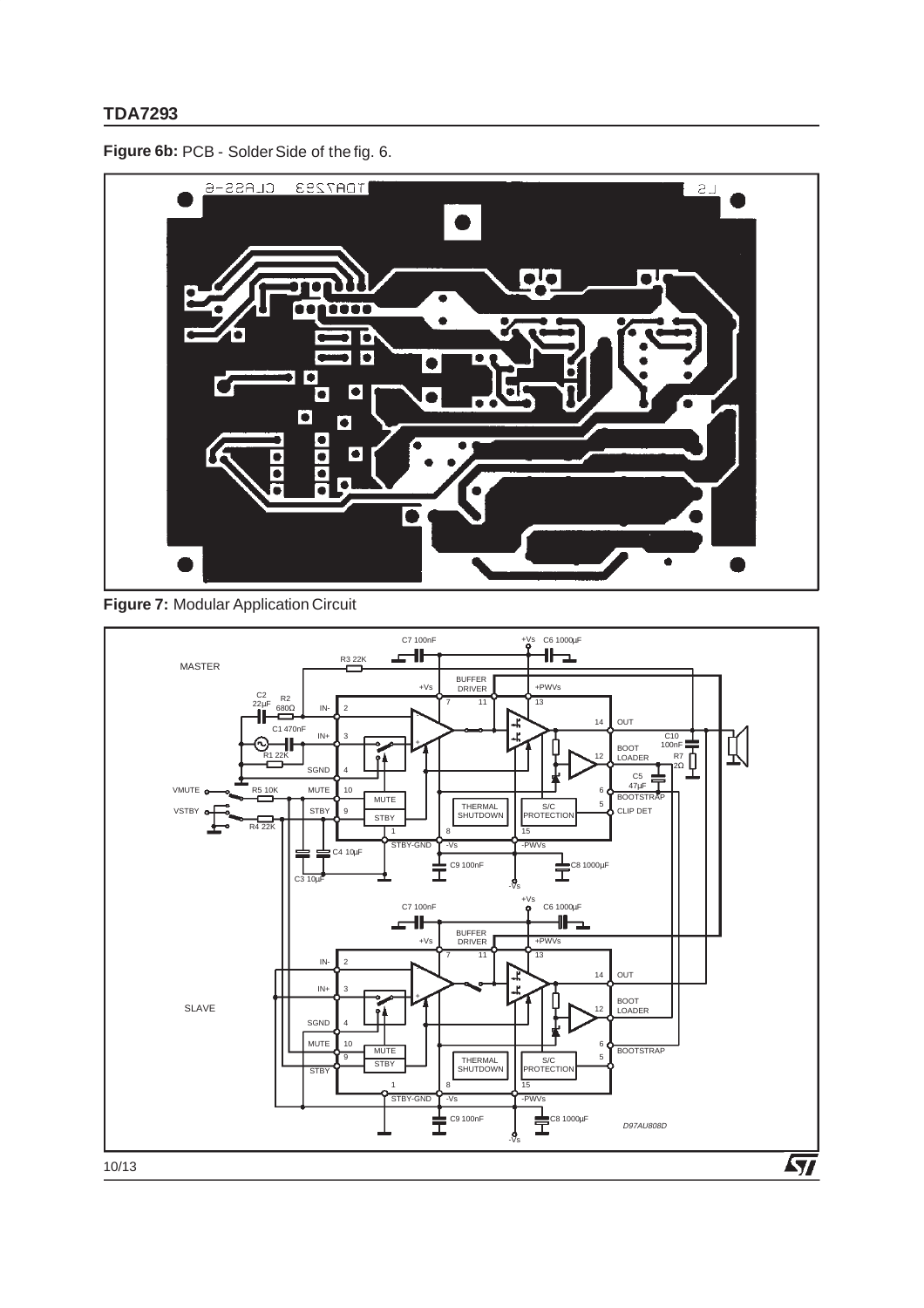

**Figure 8a:** Modular Application P.C. Board and Component Layout (scale 1:1) (Component SIDE)

**Figure 8b:** Modular Application P.C. Board and Component Layout (scale 1:1) (Solder SIDE)



 $\sqrt{27}$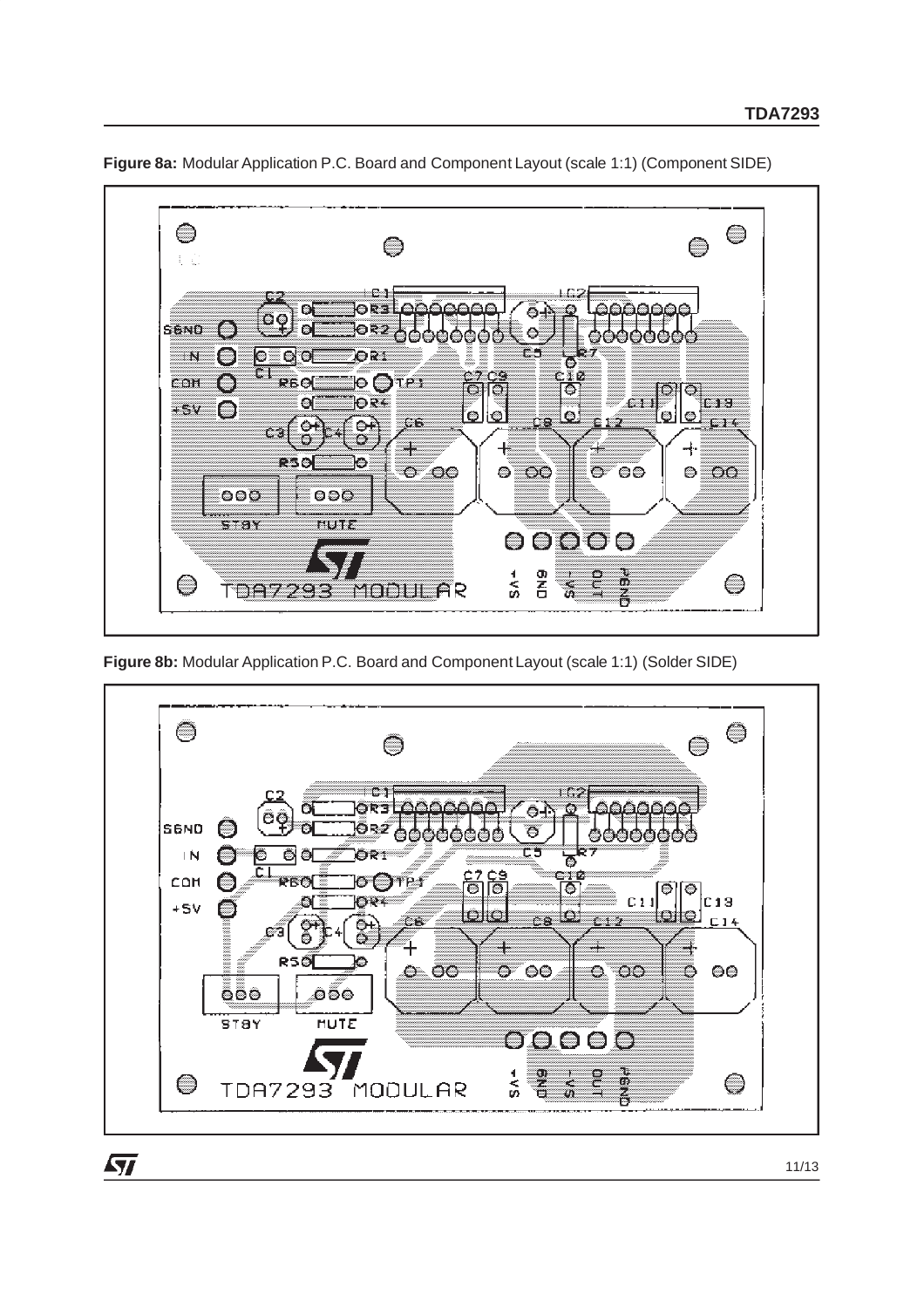| DIM.           | mm    |       |       | inch  |       |       |  |
|----------------|-------|-------|-------|-------|-------|-------|--|
|                | MIN.  | TYP.  | MAX.  | MIN.  | TYP.  | MAX.  |  |
| A              |       |       | 5     |       |       | 0.197 |  |
| B              |       |       | 2.65  |       |       | 0.104 |  |
| C              |       |       | 1.6   |       |       | 0.063 |  |
| D              |       | 1     |       |       | 0.039 |       |  |
| Е              | 0.49  |       | 0.55  | 0.019 |       | 0.022 |  |
| F              | 0.66  |       | 0.75  | 0.026 |       | 0.030 |  |
| G              | 1.02  | 1.27  | 1.52  | 0.040 | 0.050 | 0.060 |  |
| G <sub>1</sub> | 17.53 | 17.78 | 18.03 | 0.690 | 0.700 | 0.710 |  |
| H1             | 19.6  |       |       | 0.772 |       |       |  |
| H <sub>2</sub> |       |       | 20.2  |       |       | 0.795 |  |
| L              | 21.9  | 22.2  | 22.5  | 0.862 | 0.874 | 0.886 |  |
| L1             | 21.7  | 22.1  | 22.5  | 0.854 | 0.870 | 0.886 |  |
| L2             | 17.65 |       | 18.1  | 0.695 |       | 0.713 |  |
| L <sub>3</sub> | 17.25 | 17.5  | 17.75 | 0.679 | 0.689 | 0.699 |  |
| L4             | 10.3  | 10.7  | 10.9  | 0.406 | 0.421 | 0.429 |  |
| L7             | 2.65  |       | 2.9   | 0.104 |       | 0.114 |  |
| M              | 4.25  | 4.55  | 4.85  | 0.167 | 0.179 | 0.191 |  |
| M1             | 4.63  | 5.08  | 5.53  | 0.182 | 0.200 | 0.218 |  |
| S              | 1.9   |       | 2.6   | 0.075 |       | 0.102 |  |
| S <sub>1</sub> | 1.9   |       | 2.6   | 0.075 |       | 0.102 |  |
| Dia1           | 3.65  |       | 3.85  | 0.144 |       | 0.152 |  |



 $\sqrt{M}$ 



12/13